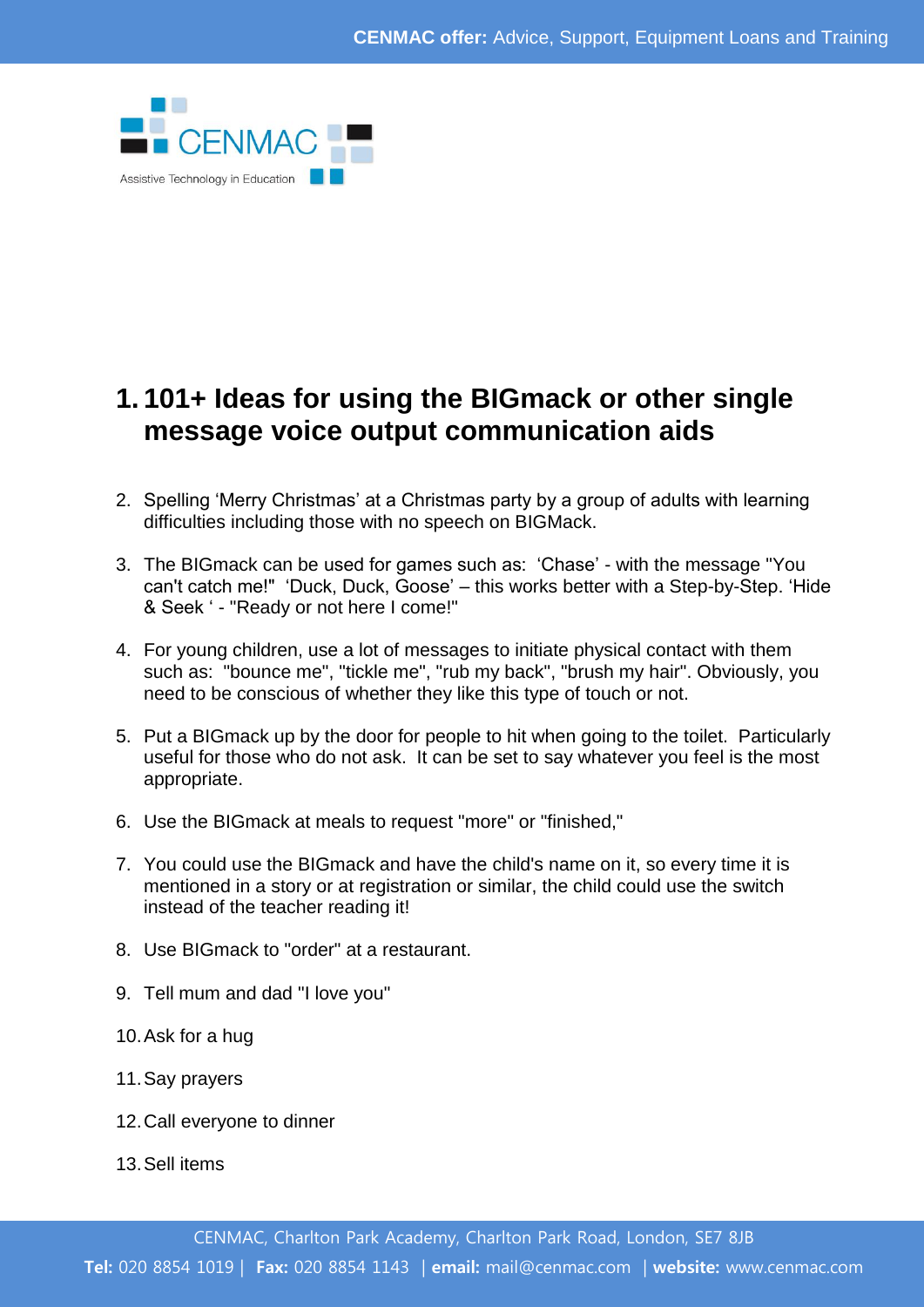- 14.How about a girl who had a BIGmack attached to her horse and when it said "giddy up" the horse did just that!!!
- 15.Hang one outside your room so that friends and visitors can leave messages. Particularly useful for people in residential settings.
- 16.Turning on a radio or cassette player with appropriate introduction (and when attached to a mains controller)
- 17.Giving a compliment to a friend,
- 18.Singing Happy Birthday?
- 19.In the toilet to be pressed when the person has finished.
- 20.During story time or drama for sound effects, repetitive parts of the story, with lines from the script or as a turn taking exercise.
- 21.Record 'Come here \_\_\_\_\_\_' on the BIGmack and then the child has to call the person who comes over and makes a fuss of them. Good as an exercise in controlling your environment.
- 22.Use two devices to make choices, differentiate between two different qualities ('lovely' and 'horrible') or to give two separate commands.
- 23.Use two devices inside and outside the front door. 'Hello, how are you?' and 'Bye bye'.
- 24.Use the BIGmack as a switch to turn on hairdryers for drying up or drying hair, water pics for watering the plants or washing the windows, liquidisers etc (again, attached to a mains controller).
- 25.Sending a pupil to another classroom or the office with a message e.g.; its time for my medicine, Mrs. Crawford needs the three-hole punch, etc.
- 26.Put a BIGmack outside the door of the room to tell visually impaired pupils which room they're outside.
- 27.Record the day or date on it during circle time so child can "answer" the question "what day is it today?" Or record the weather so the child can answer that question.
- 28.Record child's verbal output even if it is just a sound. Eg. One child is beginning to say "B\_B\_BB\_ for his name, Bobby. Record it and he plays it back when he wants to.
- 29.Ordering food, requesting shoe size (bowling), greeting bus driver
- 30.Telling what was done in therapy or other withdrawal session.
- 31.Giving a direction in a group activity (put it in, pick it up, take a turn)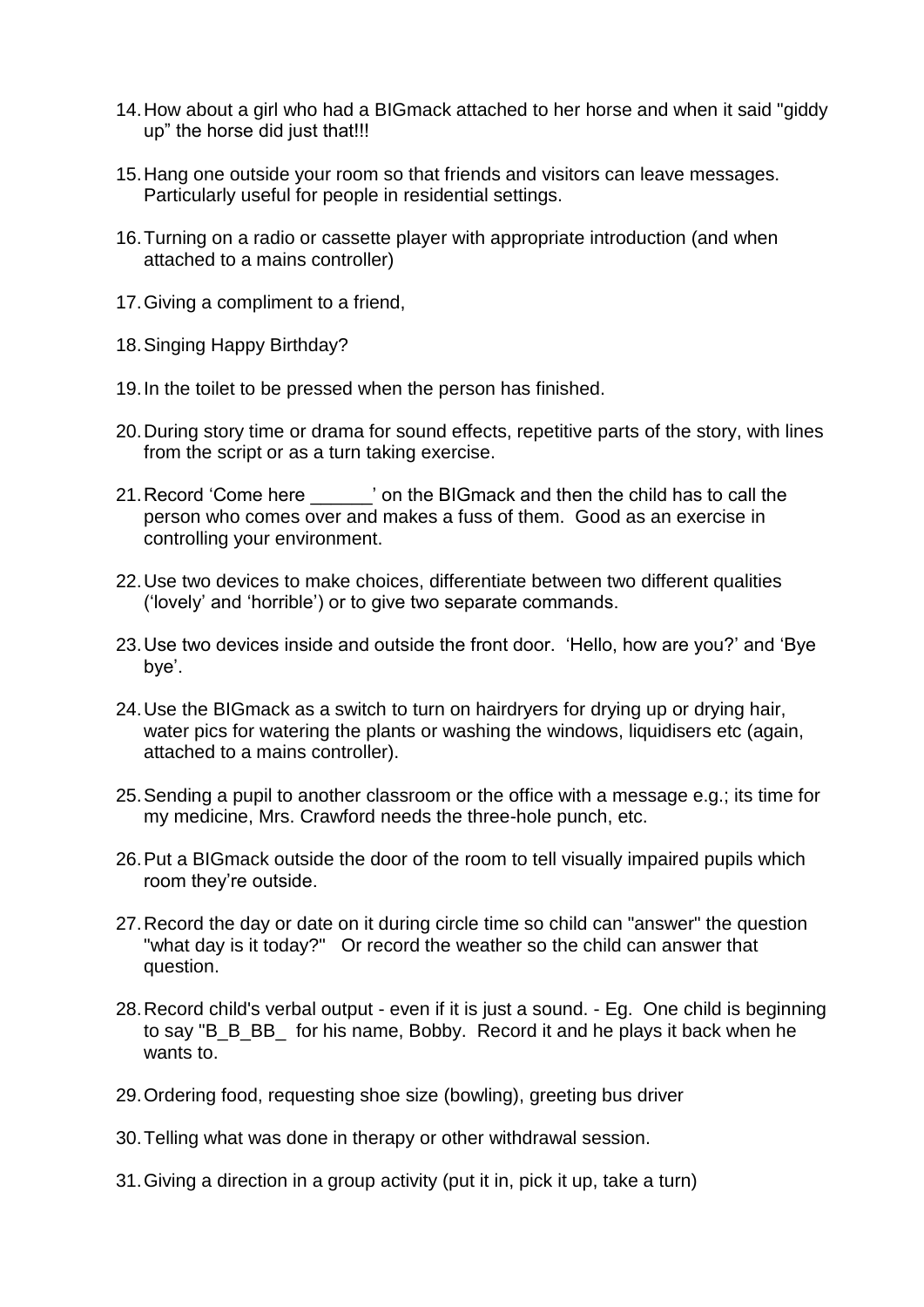- 32.Indicate when finished, need more materials during work
- 33.Use two BIGmacks, one red and one green, to play "Red Light, Green Light". This allows the AAC user to be the "leader" of these common children's game. You don't even need to add symbols, as the colours speak for themselves.
- 34.One idea is to use the BIGmack for taking a break. Having it programmed to say "I need a break" could work nicely for verbal and non-verbal pupils. It can help teach them to tell you when they are tired or getting frustrated.
- 35.Use it as a home book so that the pupil can be involved in playing back what they did today to their parents.
- 36.Early scanning skills: using two or three photos, pictures or symbols in a row, either point to them or shine a torch on them in sequence. The pupil presses the BIGmack to say 'That one' when they get to the one they want. Can be used for choosing activities as well as for communication or literacy.
- 37.Saying 'Good morning' to the others in the class.
- 38.Place the BIGmack in various locations in the school. Record special messages or a brief song related to the month's theme or season on them. They could relate to a notice board or tell the lunch menu for the day. Put pictures or symbols with the BIGmack whenever possible.
- 39.Use the BIGmack when a child wants to request more swinging. We have a hook in our classroom so we can use a variety of swings. They have become pretty clever, they figured out that they can use their foot to reach out and push the button and don't have to get off the swing.
- 40.Use the BIGmack to have the child tell the teacher to turn the page in a book.
- 41.To play tag. Used with a child in a wheelchair, wheeled her around. When we got up to the person she pressed it to say, "you're it", then we ran away.
- 42.To tell jokes. (Programmed in a joke and then had the person tell it to different staff).
- 43.Use to turn on Christmas lights or lighted make-up mirror
- 44.Have the pupils with speech record messages for staff or visitors.
- 45.Introduce a song title at the Christmas Play
- 46.Ask another student to dance
- 47.Ask for "more" when a wind up toy stops.
- 48.Ask for a sweet after the teacher has eaten an M&M in front of the child and has tightly closed the container without offering any to the child, etc.
- 49.Say your line in the play.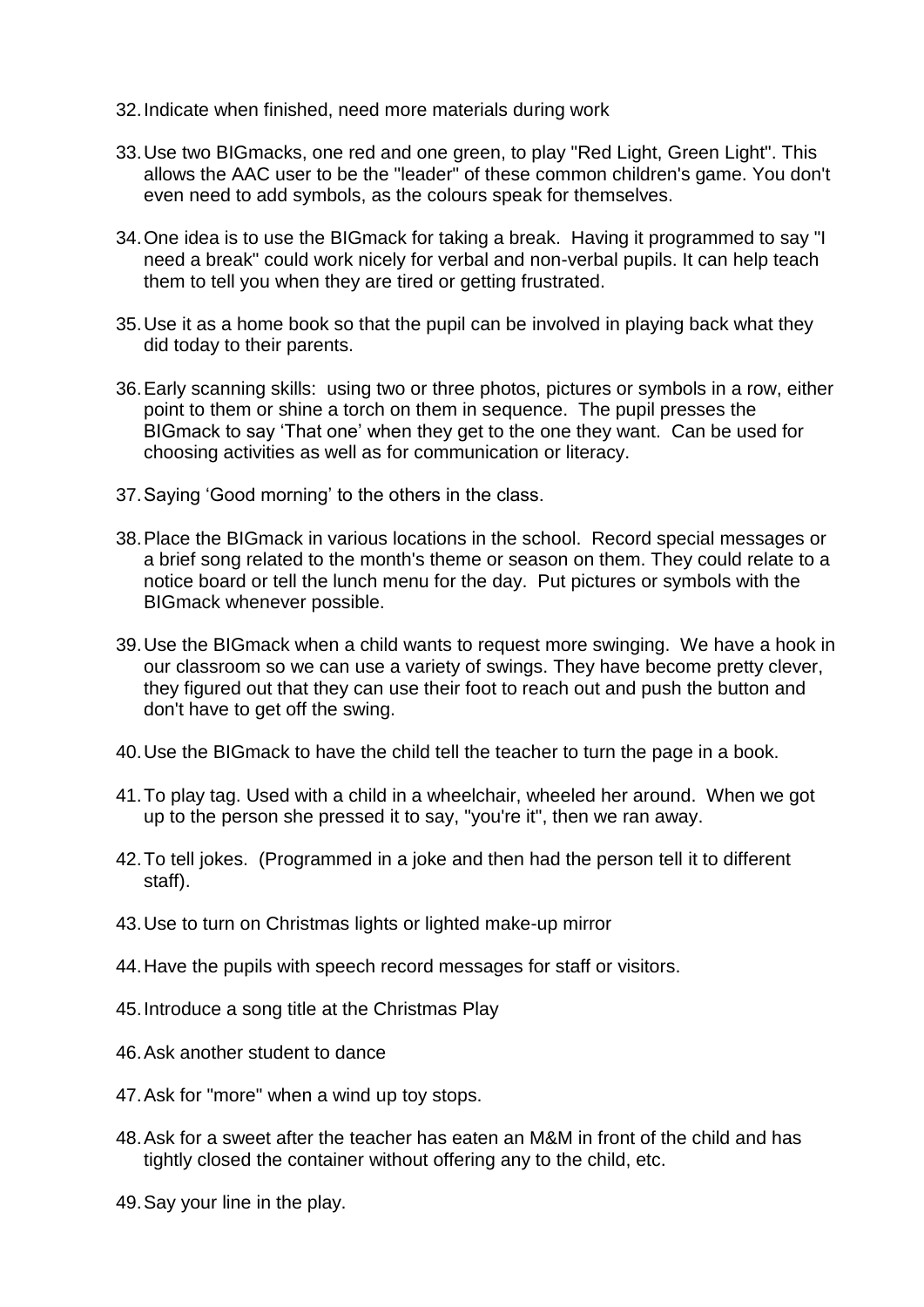- 50.Announce activities as they occur in class. "Everybody line up", "snack time", "storytime", etc.
- 51."I want to go out", BIGmack left by your door so that people can tell you when they want to leave the room. Particularly useful for the sort of pupil who finds the classroom stressful.
- 52.'I'm sorry that person is not available and none of us want to buy anything you are selling' - message on a BIGmack that you can hit every time you get a telesales call.
- 53.Large plate switch attached to a BIGmack. Switch left on seat of car. Remind significant other of what they need to pick up on the way home.
- 54.Record different tones on 4 different colour BIGmacks and play a game of Simon Says.
- 55.Share information about upcoming events, the day's activities or a special experience.
- 56.Give steps to an activity such as telling a recipe.
- 57.Programme songs, or segments of songs such as "Happy Birthday" or a special Christmas song.
- 58.Programme emergency information for the user to communicate over the phone to emergency services dispatchers.
- 59.Call the family pet.
- 60.Help conduct a spelling test or give maths problems to classmates.
- 61.Students independently say "Here!" when attendance is taken.
- 62.Deliver the morning announcements.
- 63.Direct students at lunch and in the playground.
- 64.Help to solicit participation in the school fundraising activities.
- 65.Give a report in a group presentation.
- 66.Announce members of a team as they run out onto the court or pitch.
- 67.Name a classmate to take a turn.
- 68.Participate in a political campaign "Vote for..."
- 69.Cheer for a favourite player at a sporting event.
- 70.Become the "caller" at a square dance.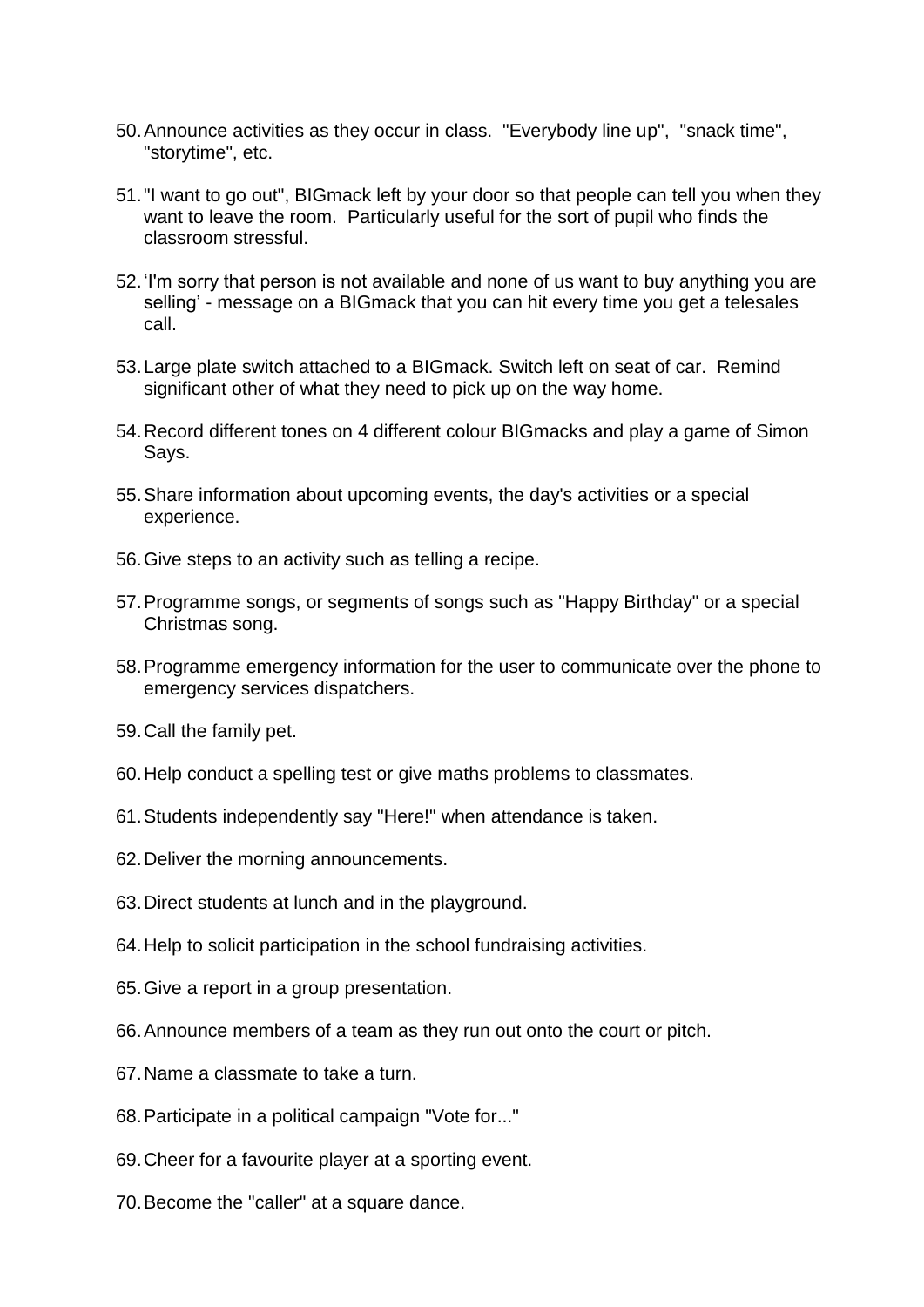- 71.Select and order food at a favourite restaurant.
- 72.Give clues during a treasure hunt.
- 73.Greet customers at a department or grocery store.
- 74.Deliver messages to co-worker.
- 75.Inform customers about the in-store specials.
- 76.Request more work.
- 77.Initiate a conversation with friends and family.
- 78.Offer a range of options from which the user can select. Use symbols for easier selections.
- 79.Signal for attention.
- 80.Give directions to care givers.
- 81.Share a joke with friends or family.
- 82.During opening "circle time" (e.g., the child activates a message to sing his or her part in the greeting song)
- 83.At transition times (e.g., the child activates a recording of someone singing the cleanup song or of a voice saying, "Time to clean up!")
- 84.Whenever a request for continuation or turn taking is appropriate (e.g. the child plays a recording that says, "More, please" or "My turn")
- 85.Any time the schedule dictates that a specific activity take place (e.g., in the morning the child plays a recording that says, "Take my coat off, please")
- 86.During any activity that requires a leader to announce movements to be performed by the other children (e.g., "Put your right foot in, put your right foot out," "Simon says clap your hands")
- 87.Any time an interjection during an activity is appropriate (e.g.,"Wowee!" "Cool")
- 88.Participating in specific events that require contextual messages (e.g., singing "For He's a Jolly Good Fellow" to a co-worker, singing "Happy Birthday" at a party)
- 89.Conversing on the telephone by activating a single message a nice way or beginning communicators to keep in touch with friends and relatives.
- 90.Greeting (e.g., "Hi, how are you today?") or saying farewell (e.g., "Good-bye", "Good to see you," "Let's get together soon")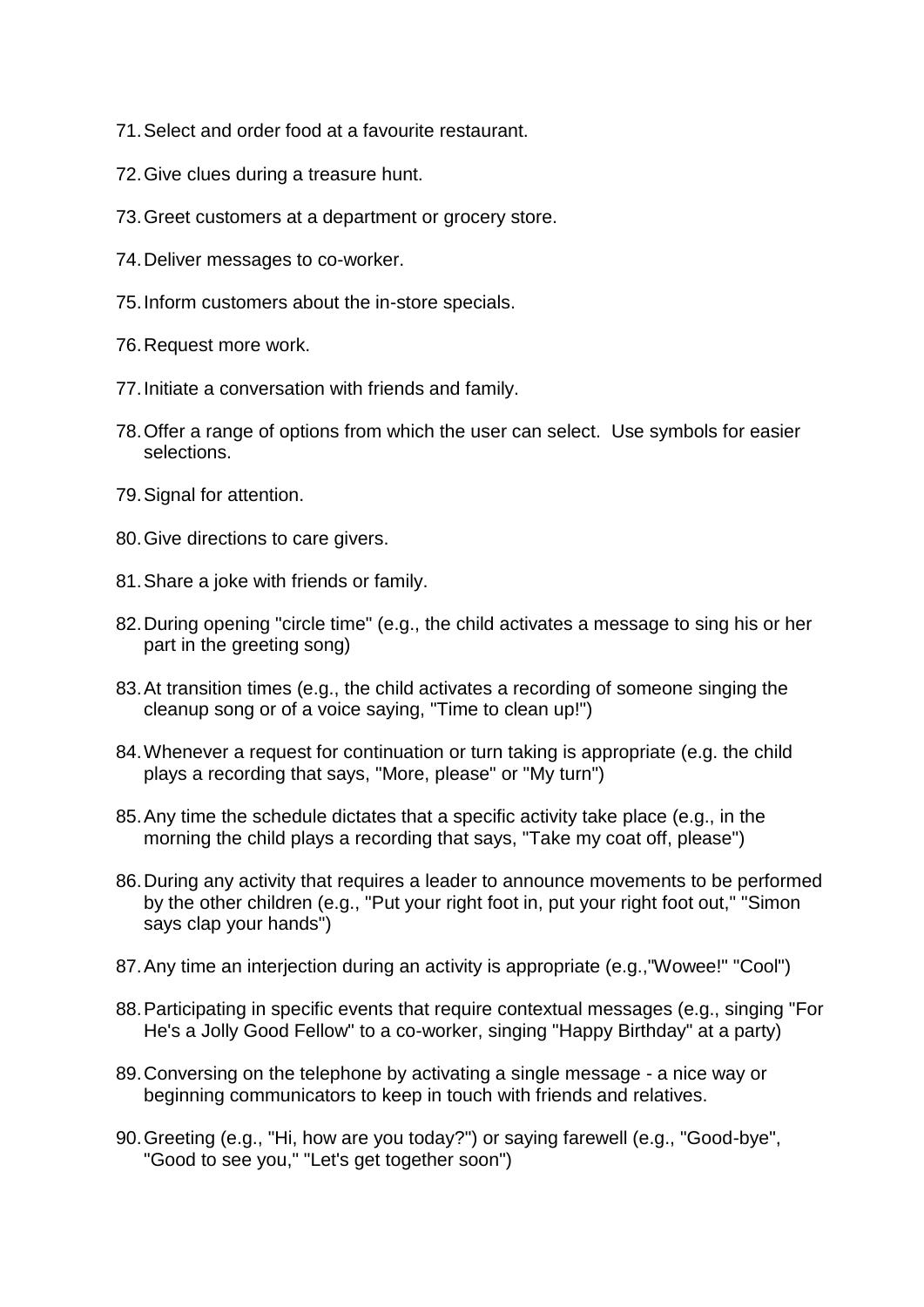- 91.Making single requests in predictable situations (e.g., "I'd like a cheeseburger and small fries, please")
- 92.Initiating conversations or introducing topic (e.g., "So, how was your weekend?")
- 93.Making introductions (e.g., "Hi, my name is George; what's yours?")
- 94.Ask a friend to play.
- 95.Ask for help.
- 96.Ask questions (What's your name? What time is it? When can I play with it?)
- 97.Ask to do it again.
- 98.Ask to read it again.
- 99.Ask what do you want to eat/drink at snack.
- 100. Call for an appointment.
- 101. Call the cat or dog.
- 102. Comment on own new haircut, shirt, glasses, etc.
- 103. Draw attention (Look what I did).
- 104. For emergency message by telephone.
- 105. Give directions such as stir in cooking class.
- 106. Give directives (Show me how to do that).
- 107. Have a speaking part in a skit.
- 108. Indicate that work has been finished (all done).
- 109. Indicate the need for more work.
- 110. Indicate weather and what to wear out to play.
- 111. Indicate what is next on the daily schedule.
- 112. Introduce family or friends.
- 113. Issue invitation to a party, or to go out or for a visit.
- 114. Make interjections or funny noises in a song.
- 115. Make or modify a game so that it talks.
- 116. Order a pizza over the phone.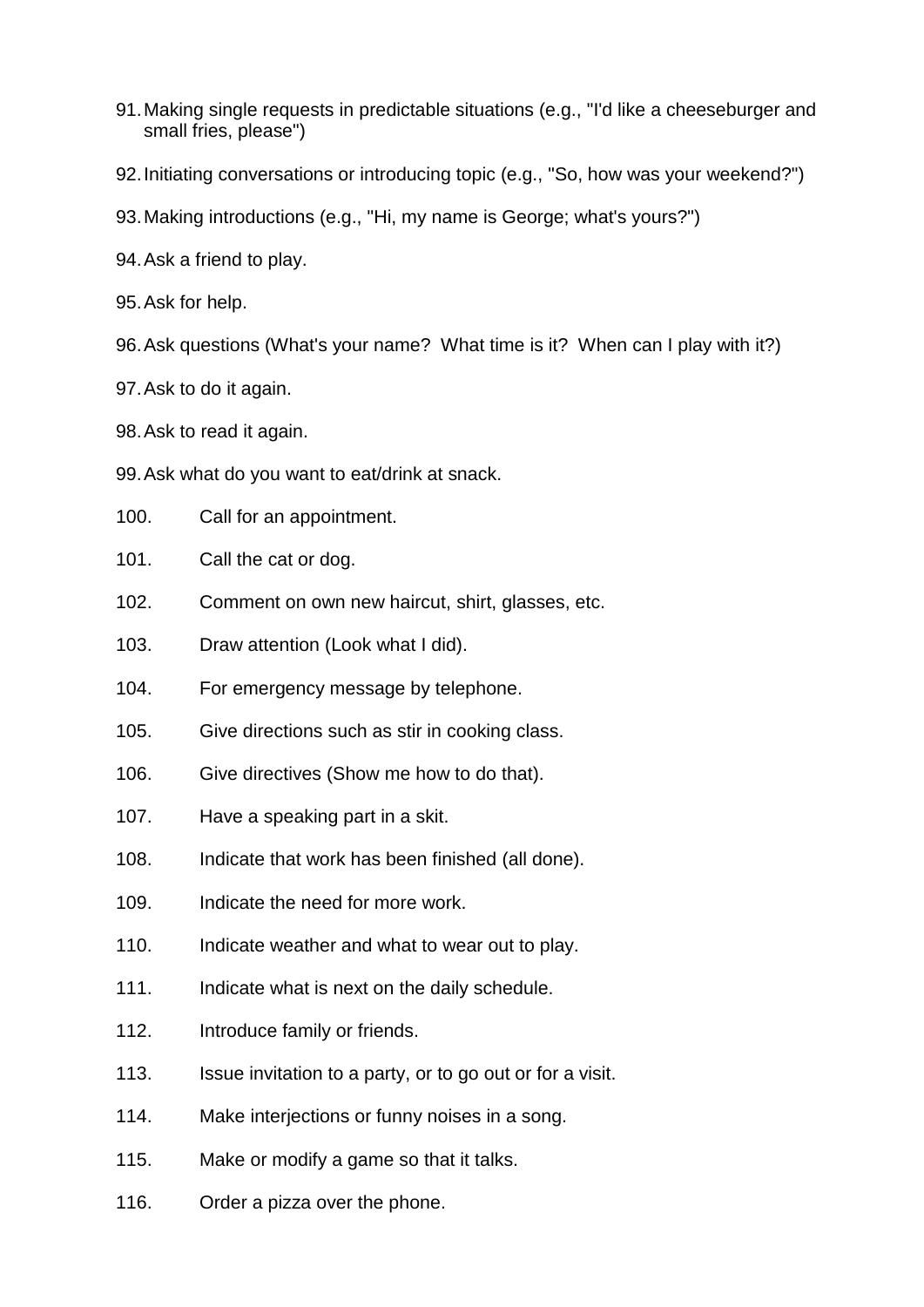- 117. Order at a restaurant.
- 118. Participate in a game (My turn).
- 119. Personal information (name, address, phone number) to be carried with the person
- 120. Say a Bible verse in Sunday School or recite a verse from the Koran.
- 121. Say grace.
- 122. Say poems and rhymes.
- 123. Select a story, video or game.
- 124. Send a message to school or work.
- 125. Share a secret with a friend.
- 126. Share menu for lunch.
- 127. Share the outcome of a game.
- 128. Share a song.
- 129. Sing the chorus of a song.
- 130. Start a conversation (What did you do this weekend? What did you think of the game?).
- 131. Take a survey.
- 132. Tease others.
- 133. Tell a riddle.
- 134. Tell about their Show and Tell item.
- 135. Tell something about themselves (favourite TV show, colour, story, activity, etc.).
- 136. Tell what age at lunch, dinner, on outing, or at party.
- 137. Tell what did at school or work that day.
- 138. Use as labels for areas or centres in classroom. Hide one in a display so that it makes a noise when you press it.
- 139. Use as teaching prompts.
- 140. Use exclamations or interjections (Yeah, uh, oh, You're silly).